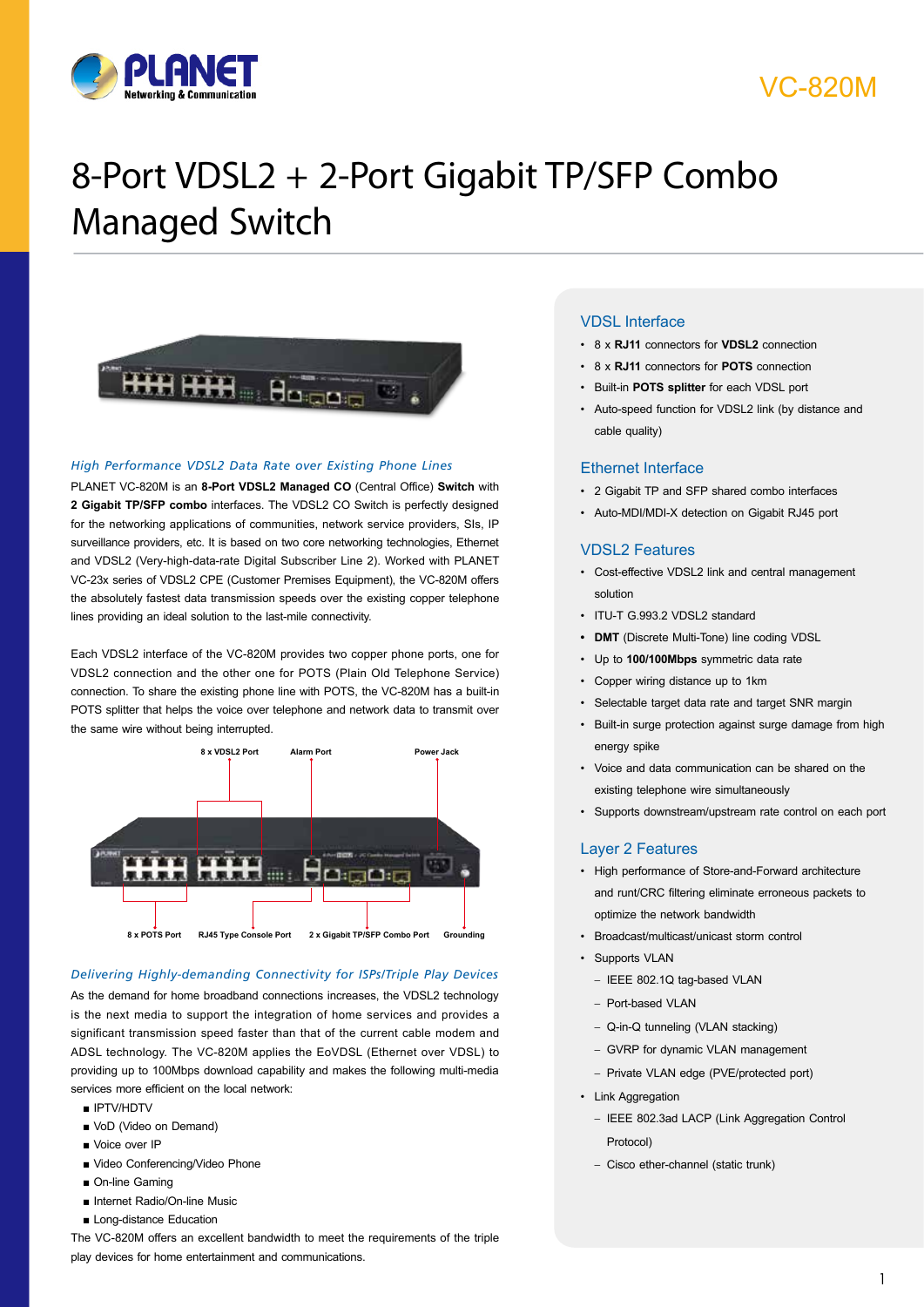

#### *QoS Features to Ensure Best Performance*

The VDSL2 Switch contains robust QoS features such as port-based, 802.1p priority and IP ToS/DSCP to ensure the best performance of its VoIP and video stream transmission, thus empowering the enterprises to take full advantage of the limited network resources.

#### *Selectable VDSL2 Data Rate for Service Differentiation*

Through the management interface, the administrator can control the data transmission speed of each VDSL2 interface. Telecoms and ISPs can immediately and remotely upgrade/downgrade bandwidth service upon different demands.

#### *Efficient Management*

To further expand the current network, PLANET VC-820M provides **console** and **Telnet** command line interfaces, and advanced **Web** and **SNMP** management interfaces. With its built-in Web-based management interface, the VDSL2 switch offers an easy-to-use, platform-independent management and configuration facility. The VDSL2 switch supports standard Simple Network Management Protocol (SNMP) and can be monitored via any standard-based management software. For text-based management, the VDSL2 switch can also be accessed via Telnet and the console port. Moreover, the VDSL2 switch offers secure, remote management by supporting Secure Socket Layer (SSL) connection, which encrypts the packet content at each session. The features above provide an efficient way to manage the devices from the internet environment with no need to add extra secure system either by means of hardware or software.

#### *Robust Layer 2 Features*

For efficient management, via Web interface, the VC-820M can be programmed for basic switch management functions, such as port speed configuration, port **link aggregation**, IEEE **802.1Q** VLAN and Q-in-Q VLAN, port mirroring, Rapid Spanning Tree, and ACL security. Additionally, the firmware includes advanced features such as **IGMP snooping**, QoS (Quality of Service), broadcast storm and **bandwidth control** to enhance bandwidth utilization.

#### *Advanced Security*

The VDSL2 switch offers comprehensive Layer 2, Layer 3 and Layer 4 Access Control List (**ACL**) to filter out unwanted traffic. Its protection mechanisms comprise **RADIUS** and port-based **802.1X** user and device authentication. Moreover, the VDSL2 switch provides MAC filter, static MAC, IP/MAC binding and **Port Security** for enforcing security policies to the edge. The administrators can now construct highly-secured corporate networks with considerably less time and effort than before.

- • Spanning Tree Protocol
	- STP, IEEE 802.1D
	- $-$  MSTP, IFFF 802.1s
- Port mirroring to monitor the incoming or outgoing traffic on a particular port

#### Quality of Service

- • 4 priority queues on all switch ports
- Traffic classification:
	- IEEE 802.1p CoS
	- IP ToS/DSCP
	- Port-based priority
- • Strict priority and Weighted Round Robin (WRR) CoS policies

#### **Multicast**

- Supports IGMP snooping v1 and v2
- • IGMP querier mode support

#### **Security**

- • IEEE 802.1X port-based network access control protocol
- RADIUS users access authentication
- • L2/L3/L4 Access Control List (ACL)
- • MAC filtering and source IP-MAC/port-binding
- • Port security for source MAC address entries filtering

#### Management

- • Switch Management Interface
	- Telnet command line interface
	- Web switch management
	- SNMP v1, v2c, v3 switch management
	- SSL switch management
- • DHCP client for IP address assignment
- • Link Layer Discovery Protocol (LLDP) for easy network management
- DHCP option82 and DHCP relay
- • Built-in Trivial File Transfer Protocol (TFTP) client
- • Firmware upgrade via TFTP or HTTP
- • Configuration upload/download via TFTP or HTTP
- • Four RMON groups 1, 2, 3, 9 (history, statistics, alarms and events)
- • SNMP trap for interface Link Up and Link Down notification
- • Reset button for system management
- • RJ45 console interface for switch basic management and setup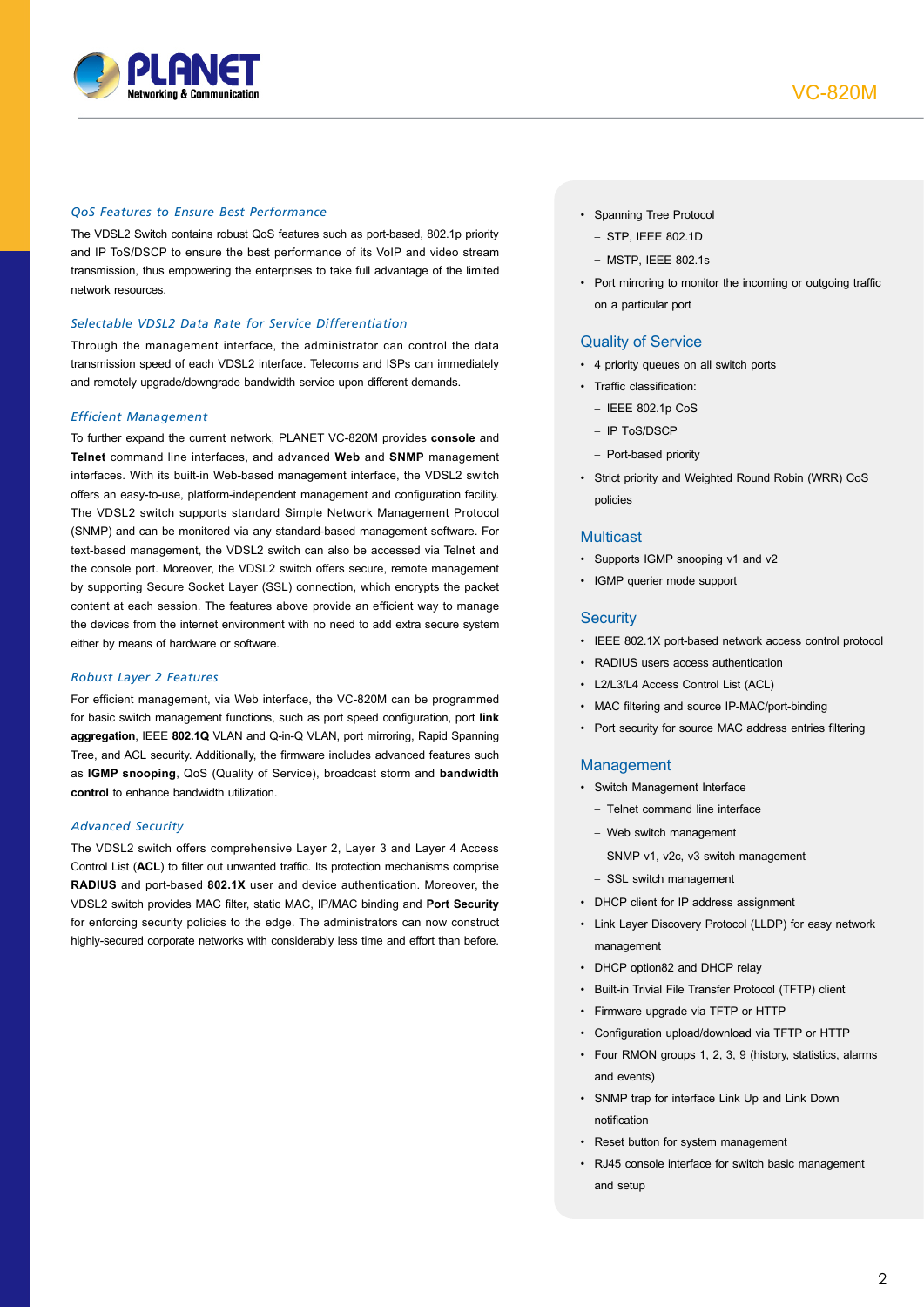

### **Applications**

#### *MTU/MDU/Hospitality Solution*

IPTV, VoD and digital message broadcasting services are the worldwide hot trends, and more and more service providers have gradually upgraded the clientside devices from analog system to digital system. PLANET VC-820M VDSL2 CO Switch and VC-23x VDSL2 CPEs are the best solutions to quickly providing cost-effective and high-speed network services by utilizing the existing telephone wire infrastructure. IP network installation is straightforward and requires no new wiring. With enough bandwidth, the VC-820M with up to 100/100Mbps symmetric capability enables to make multi-media services on the local Internet, such as VoD (Video on Demand), Voice over IP, video phone, IPTV, distance education and so on, more efficient. This kind of infrastructure will minimize the burden on the Internet.



#### *Last Mile of FTTx Deployment*

The VC-820M provides an symmetric data rate of up to 100/100Mbps within 300m and in long-range connections, where the performance of the pervasive telephone line network can be ultimately enhanced. With the two built-in mini-GBIC 1000BASE-SX/LX SFP (Small Form-Factor Pluggable) interfaces, the deployed distance of the VC-820M can be extended from 550 meters (multi-mode fiber) to 10/50/70/120 kilometers (single-mode fiber). The various distances of SFP and Bidi (WDM) transceivers are optional for customers. The long-distance support feature makes the VC-820M a great and ideal solution for FTTx (Fiber to the Building, Fiber to the Campus or Fiber to the Home) applications. It supports high-bandwidth VDSL2 over the existing telephone wires in the "last mile" from the ISPs', telecoms' and service providers' fiber nodes to the buildings and customers' homes.

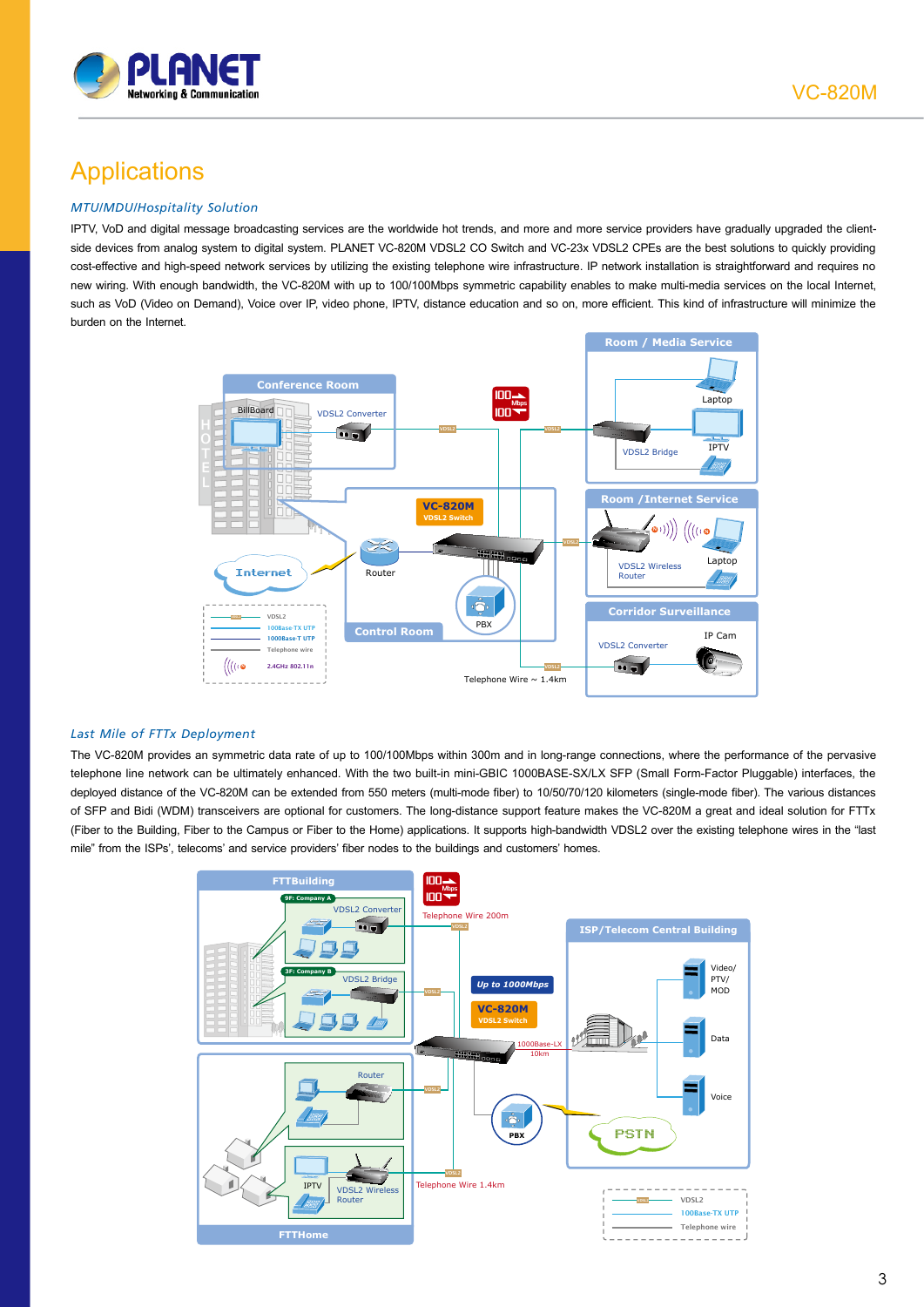

VC-820M

## **Specifications**

| Product                             | <b>VC-820M</b>                                                                                                                                                                                                                             |
|-------------------------------------|--------------------------------------------------------------------------------------------------------------------------------------------------------------------------------------------------------------------------------------------|
| <b>Hardware Specifications</b>      |                                                                                                                                                                                                                                            |
| <b>Hardware Version</b>             | 2.0                                                                                                                                                                                                                                        |
|                                     | 8 VDSL2 RJ11 interfaces                                                                                                                                                                                                                    |
| <b>VDSL Interface</b>               | 8 POTS RJ11 interfaces                                                                                                                                                                                                                     |
| <b>Copper Ports</b>                 | 2 10/100/1000BASE-T RJ45 auto-MDI/MDI-X ports                                                                                                                                                                                              |
| SFP/mini-GBIC Slots                 | 2 1000BASE-X SFP interfaces, shared with Port-9 and Port-10                                                                                                                                                                                |
| Console                             | 1 RS232-to-RJ45 serial port (115200, 8, N, 1)                                                                                                                                                                                              |
|                                     |                                                                                                                                                                                                                                            |
| <b>Transient Voltage Suppressor</b> | IEC 61000-4-2 (ESD): ±15kV (air), ±8kV (contact)<br>IEC 61000-4-4 (EFT): 40A (5/50ns)<br>IEC 61000-4-5 (Lightning): 24A (8/20µs)                                                                                                           |
| <b>Switch Architecture</b>          | Store-and-Forward                                                                                                                                                                                                                          |
| Switch Fabric                       | 5.6Gbps/non-blocking                                                                                                                                                                                                                       |
| Switch Throughput                   | 4.16Mpps @64 bytes                                                                                                                                                                                                                         |
| <b>Address Table</b>                | 8K entries                                                                                                                                                                                                                                 |
| <b>Shared Data Buffer</b>           | 256K bytes                                                                                                                                                                                                                                 |
|                                     |                                                                                                                                                                                                                                            |
| Maximum Frame Size                  | 9K bytes                                                                                                                                                                                                                                   |
| <b>Flow Control</b>                 | Back pressure for half-duplex<br>IEEE 802.3x pause frame for full-duplex                                                                                                                                                                   |
| <b>LED</b>                          | VDSL2, PWR, SYS, LNK/ACT, 1000                                                                                                                                                                                                             |
| <b>Reset Button</b>                 | < 5 sec: System reboot<br>> 10 sec: Factory default                                                                                                                                                                                        |
| Dimensions (W x D x H)              | 404 x 174 x 44.5 mm, 1U height                                                                                                                                                                                                             |
| Weight                              | 2.4 kg                                                                                                                                                                                                                                     |
| <b>Power Requirements</b>           | 100~240V AC, 50-60 Hz                                                                                                                                                                                                                      |
| Power Consumption/ Dissipation      | 36 watts (max.)/112.8 BTU/hr                                                                                                                                                                                                               |
| VDSL <sub>2</sub>                   |                                                                                                                                                                                                                                            |
| <b>VDSL2 Standard</b>               | Complies with ITU-T G.993.1 and G.993.2.<br>Supports provisioning the VDSL optional band (25K to 138K Hz) usage                                                                                                                            |
| <b>Band Plan</b>                    | Selectable band plan for each VDSL line on a per port basis<br>Band Plan A:<br>- Profile 998, Annex A of G.993.1; optimized for symmetric services<br>Band Plan B:<br>- Profile 997, Annex B of G.993.1; optimized for asymmetric services |
| Profile                             | Selectable spectrum profile of 8a/b/c/d, 12a/b, 17a, and 30a for frequency bands (Annex A, B and C) defined in G.993.2                                                                                                                     |
| Encoding                            | <b>VDSL-DMT</b>                                                                                                                                                                                                                            |
| <b>VDSL2 Features</b>               | Selectable rate limit control<br>Selectable target SNR (Signal to Noise Ratio) mode<br>POTS voices passthrough                                                                                                                             |
| <b>Layer 2 Function</b>             |                                                                                                                                                                                                                                            |
| Management Interface                | Console, Telnet, Web browser, SSL, SNMP v1, v2c, v3                                                                                                                                                                                        |
| <b>Gigabit Port Configuration</b>   | Port disable/enable<br>Auto-negotiation<br>10/100/1000Mbps full and half duplex mode selection<br>Flow control disable/enable                                                                                                              |
| <b>Gigabit Port Status</b>          | Display each port's speed duplex mode, link status and flow control status<br>Auto-negotiation status, trunk status                                                                                                                        |
| Port Mirroring                      | TX/RX/both<br>1 to 1 monitor                                                                                                                                                                                                               |
| <b>Bandwidth Control</b>            | Ingress/Egress rate limit control<br>Gigabit Port:<br>• Ilow to configure per 128Kbps<br><b>VDSL2 Port:</b><br>• Allow to configure per 5Mbps                                                                                              |
| <b>VLAN</b>                         | IEEE 802.1Q tag-based VLAN, up to 256 VLANs groups, out of 4094 VLAN IDs<br>Port-based VLAN<br>GVRP, up to 128 dynamic VLAN groups<br>Q-in-Q tunneling<br>Private VLAN Edge (PVE/Protected port) with two protected port groups            |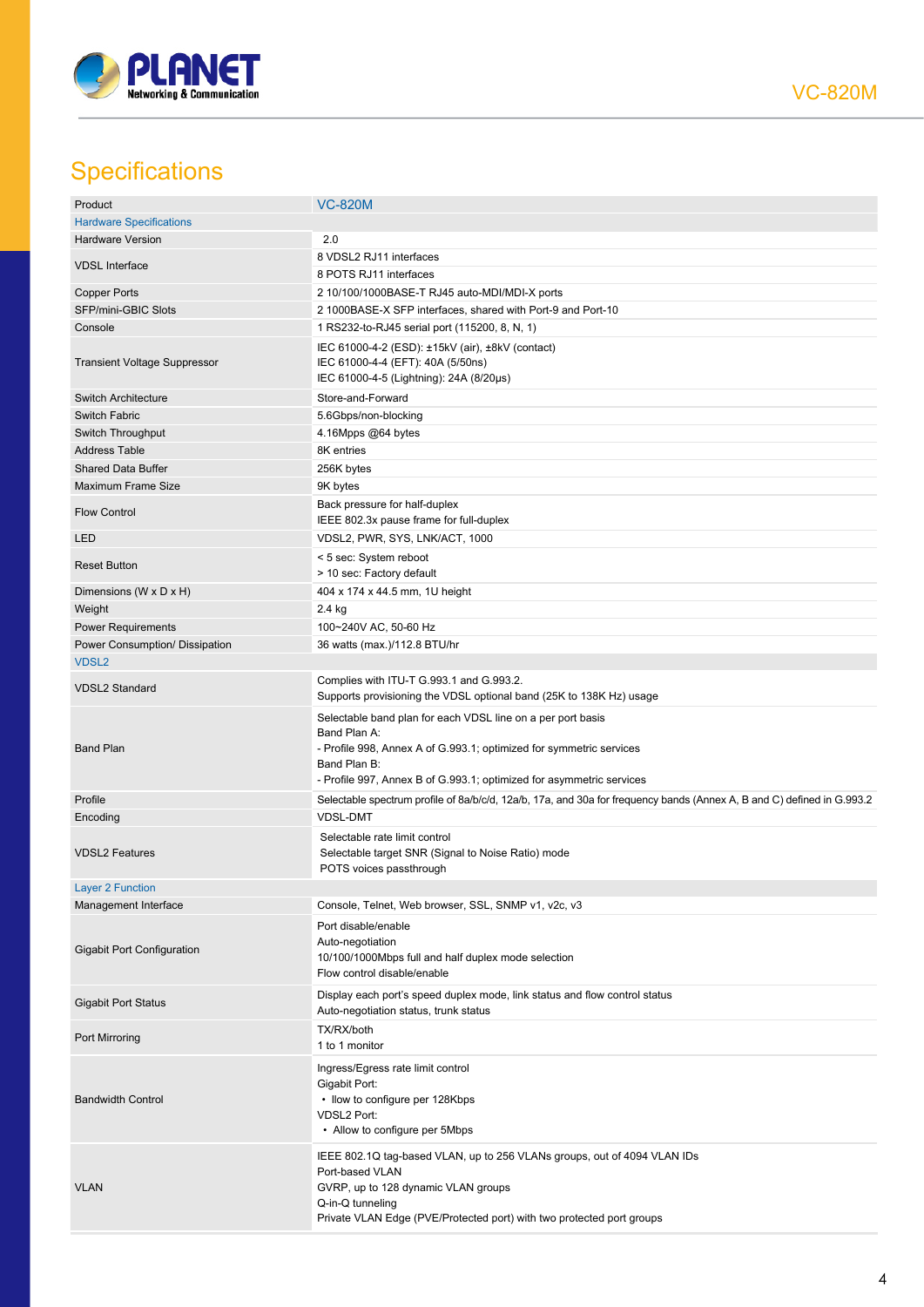

| Link Aggregation             | Static port trunk<br>IEEE 802.3ad LACP (Link Aggregation Control Protocol)<br>Supports 13 groups with 8 ports per trunk                                                                                                                                                                                                                                         |                                                                                                                                                                                                                                                                                                                                                                                                          |  |
|------------------------------|-----------------------------------------------------------------------------------------------------------------------------------------------------------------------------------------------------------------------------------------------------------------------------------------------------------------------------------------------------------------|----------------------------------------------------------------------------------------------------------------------------------------------------------------------------------------------------------------------------------------------------------------------------------------------------------------------------------------------------------------------------------------------------------|--|
| QoS                          | 4 priority queue<br>Traffic classification based on<br>- Port priority<br>- 802.1p priority<br>- DSCP/TOS field in IP Packet<br>VoIP QoS by application protocol no.                                                                                                                                                                                            |                                                                                                                                                                                                                                                                                                                                                                                                          |  |
| <b>IGMP Snooping</b>         | IGMP (v1, v2) Snooping, up to 256 multicast groups                                                                                                                                                                                                                                                                                                              |                                                                                                                                                                                                                                                                                                                                                                                                          |  |
| <b>Access Control List</b>   | IP-based Layer 3/Layer 4 ACL<br>Up to 220 ACL rule entries                                                                                                                                                                                                                                                                                                      |                                                                                                                                                                                                                                                                                                                                                                                                          |  |
| Security                     | Port Security (Disable per port of MAC address learning)<br>Static MAC, MAC filter, IP/MAC binding                                                                                                                                                                                                                                                              |                                                                                                                                                                                                                                                                                                                                                                                                          |  |
| <b>SNMP MIBS</b>             | <b>RFC 1213 MIB-II</b><br>RFC 2863 Interface MIB<br>RFC 2665 EtherLike MIB<br>RFC 1493 Bridge MIB<br>RFC 2819 RMON MIB (Group 1, 2, 3,9)                                                                                                                                                                                                                        |                                                                                                                                                                                                                                                                                                                                                                                                          |  |
| <b>Standards Conformance</b> |                                                                                                                                                                                                                                                                                                                                                                 |                                                                                                                                                                                                                                                                                                                                                                                                          |  |
| <b>Regulatory Compliance</b> | FCC Part 15 Class A, CE                                                                                                                                                                                                                                                                                                                                         |                                                                                                                                                                                                                                                                                                                                                                                                          |  |
| <b>Standards Compliance</b>  | <b>IEEE 802.3</b><br>IEEE 802.3u<br><b>IEEE 802.3z</b><br>IEEE 802.3ab<br><b>IEEE 802.3x</b><br>IEEE 802.3ad<br><b>IEEE 802.1D</b><br><b>IEEE 802.1w</b><br>IEEE 802.1p<br><b>IEEE 802.1Q</b><br><b>IEEE 802.1x</b><br>ITU-T<br><b>RFC 768</b><br><b>RFC 793</b><br><b>RFC 791</b><br><b>RFC 792</b><br><b>RFC 2068</b><br><b>RFC 1112</b><br><b>RFC 2236</b>   | 10BASE-T<br>100BASE-TX<br>1000BASE-SX/LX<br>1000BASE-T<br>Flow control and back pressure<br>Port trunk with LACP<br>Spanning Tree Protocol<br>Rapid Spanning Tree Protocol<br><b>Class of Service</b><br><b>VLAN Tagging</b><br>Port Authentication Network Control<br>G.993.1 (VDSL)<br>G.997.1<br>G.993.2 VDSL2<br><b>UDP</b><br><b>TFTP</b><br>IP<br><b>ICMP</b><br><b>HTTP</b><br>IGMP v1<br>IGMP v2 |  |
| Cables                       | • VDSL2: twisted-pair telephone wires (AWG24 or better) up to 1km<br>• 10/100BASE-TX: 2-pair UTP Cat.5, up to 100m (328ft)<br>• 1000BASE-T: 4-pair UTP Cat.5E, up to 100m<br>• 1000BASE-SX: 50/125µm and 62.5/125µm fiber-optic cable, up to 550m<br>• 1000BASE-LX: 9/125µm fiber optic cable, up to 10km 50/125µm and 62.5/125µm fiber-optic cable, up to 550m |                                                                                                                                                                                                                                                                                                                                                                                                          |  |
| <b>Environment</b>           |                                                                                                                                                                                                                                                                                                                                                                 |                                                                                                                                                                                                                                                                                                                                                                                                          |  |
| Operating                    | Temperature: -10 $\sim$ 50 degrees C<br>Relative Humidity: 10~ 90% (non-condensing)                                                                                                                                                                                                                                                                             |                                                                                                                                                                                                                                                                                                                                                                                                          |  |
| Storage                      | Temperature: $-20 \sim 70$ degrees C<br>Relative Humidity: 10~ 90% (non-condensing)                                                                                                                                                                                                                                                                             |                                                                                                                                                                                                                                                                                                                                                                                                          |  |

### Ordering Information

VC-820M 8-Port VDSL2 + 2-Port Gigabit TP/SFP Combo Managed Switch